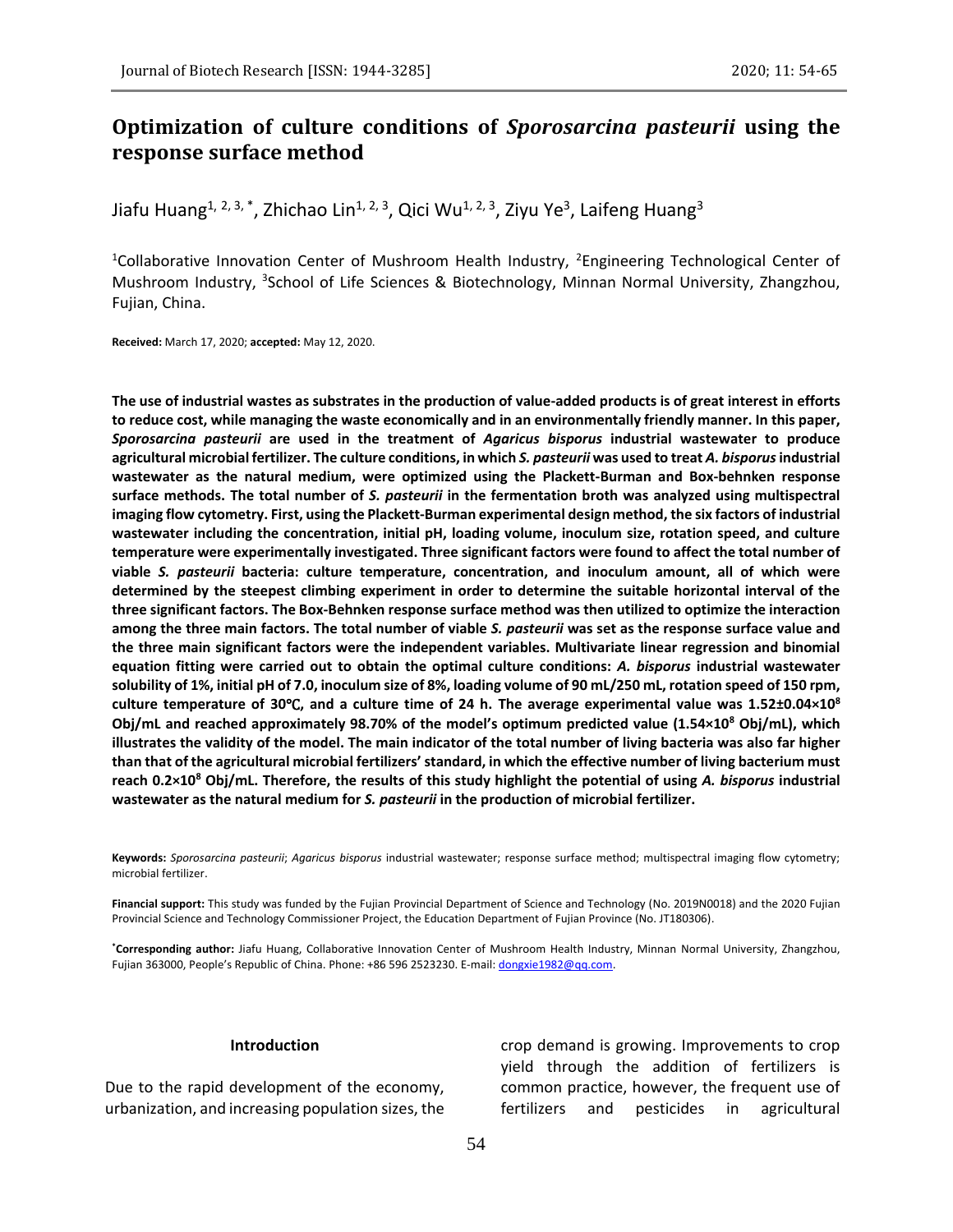production results in soil degradation problems including soil acidification and salinization, imbalance or loss of elements in the soil, and soil pollution [1-4]. These issues are becoming increasingly more prominent, contributing to severe ecological and environmental problems. Currently, there is a strong focus on food safety, however, agricultural development and the prevention of soil degradation-related issues should be a parallel focus. It is imperative that efforts are made to protect the ecological environment and improve both the quality and safety of crops. Therefore, microbial fertilizers have been recently gaining more attention. Their use could have numerous benefits including: improving the organic matter and content of various trace elements in soil through the life activities of the microorganisms [5, 6], increasing the supply of plant nutrients or promoting plant growth and yield [7], improving the physical and chemical structure of the soil [8, 9], inhibiting the proliferation of pathogenic bacteria [10], and contributing to the formation of a suitable environment for crop growth as well as helping to improve crop resistance to disease and stress [11, 12], thus improving the overall quality of agricultural products as well as the agroecological environment [13].

*S. pasteurii*, also called *Bacillus pasteurii*, is a gram-positive bacterium that is broadly distributed in soil, compost, and sewage [14]. It can produce a highly active urease, and is able to decompose urea from nitrogenous fertilizer into ammonia [15], which is one of the sources of the nutrient nitrogen absorbed by plants and plays an important role in nitrogen cycling and improving soil fertility.

*A. bisporus*is a type of healthy edible fungus, high in protein, low in fat, low energy, highly nutritious, and has been shown having beneficial medical uses. The main processing method for *A. bisporus* is canning because overcomes the short preservation period of *A. bisporus*. During the canning process, water-soluble nutrients including proteins, amino acids, soluble polysaccharide, nucleotides, and mineral ions dissolve in the hot water [16-18], which is enough to provide necessary carbon and nitrogen sources for microbial or plant growth [19-21]. However, it is always discarded as wastewater during the canning process. Hence, *A. bisporus* industrial wastewater was used as the natural liquid medium for *S. pasteurii*, which not only reduces the pollution of resources and the environment, but also reduces cost, and serves as an environmental protection measure to turn waste into something useful. Therefore, we can make full use of the *A. bisporus* industrial wastewater to culture *S. pasteurii* to make it into a microbial fertilizer. In this study, we lay the theoretical foundation for the comprehensive utilization of *A. bisporus* industrial wastewater and the development of microbial fertilizer.

## **Materials and methods**

# **Strains and culture media**

*S. pasteurii* (GIM1.803) was purchased from the Guangdong Culture Collection Center (Guangzhou, China). *A. bisporus* industrial wastewater was collected from Fujian Keren biotechnology Co., Ltd (Longhai, Fujian, China), filtered to remove impurities. After a specific double-effect concentration was achieved, it was then reserved after sterilization.

Fermentation liquid medium was obtained from a specified amount of *A. bisporus* industrial wastewater. Both the concentration and the pH of the solution were then adjusted to their optimal values; the solution was stored and then sterilized (121℃, 15 min) to reserve. Seed medium was made by adding 15.0 g of tryptone, 5.0 g of soy peptone, 5.0 g of NaCl, 20.0 g of urea, and 10 mL of 500 mg/L MnSO<sub>4</sub> into 1 L of distilled water. The solution was then heated to dissolve all the compounds. The pH was adjusted to 7.1- 7.5 after cooling down. The medium was sterilized at 121℃ for 15 min.

## **Strain activation**

Freeze-dried bacteria were first activated then dissolved in 0.3 to 0.5 mL of sterile water, seeded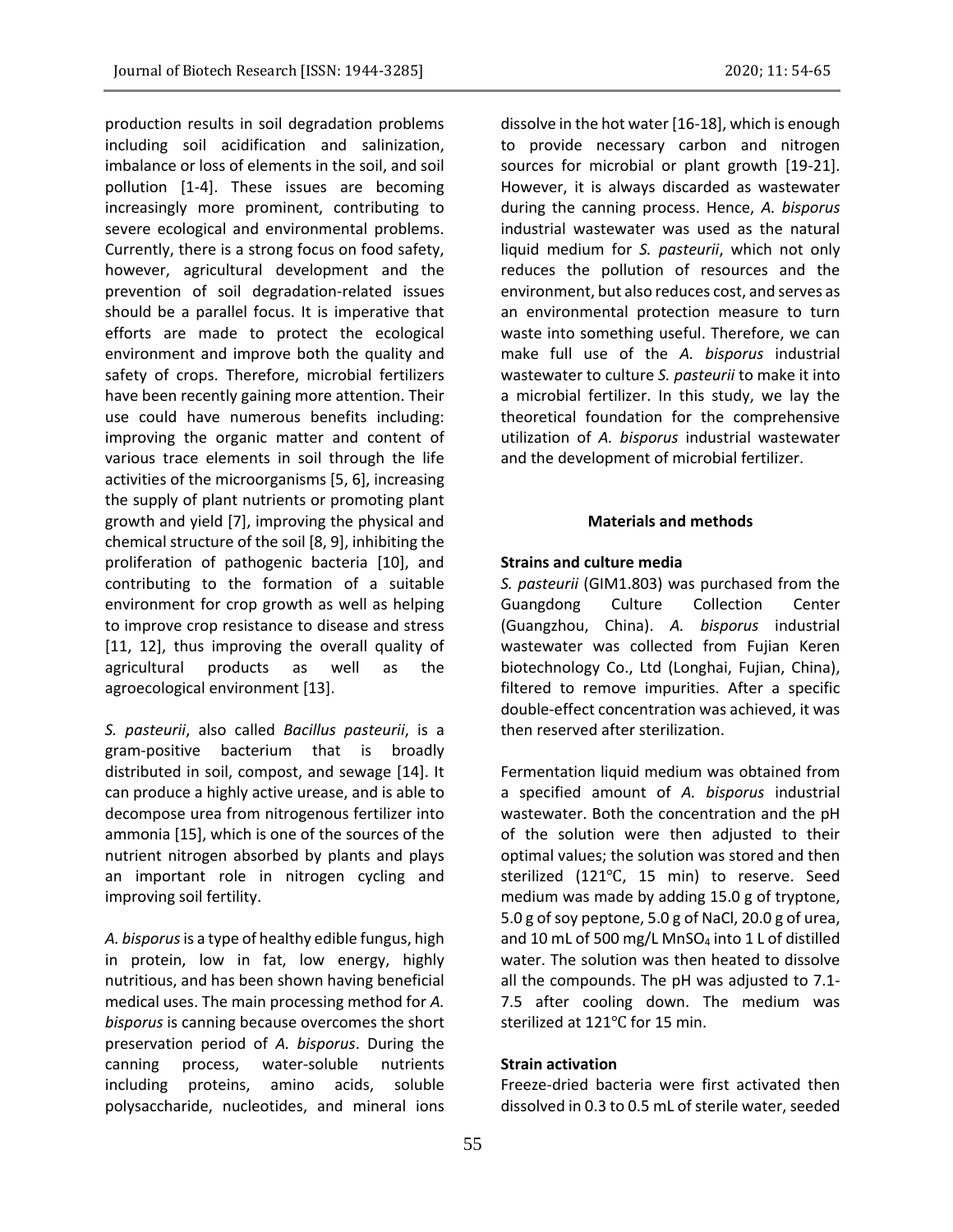onto the slope, cultured in an incubator at 30℃ for 48 h, and then stored at 4℃.

## **Preparation of seed suspension**

A ring of activated *S. pasteurii* was taken and seeded into 100 mL of seed medium, and then, cultured on a shaking table at 30℃, 150 rpm, for 48 h.

#### **Growth curve of** *S. pasteurii*

1.0×10<sup>9</sup> Obj of *S. pasteurii* was inoculated into 100 mL of liquid culture medium, cultured at 30℃, 150 rpm. Every two hours, 0.1 mL of the solution was removed under aseptic conditions and diluted at a ten-fold gradient dilution with PBS. 1 mL of the dilution solution was then mixed with 3 μL of the dyeing reagent, LIVE/DEAD Baclight<sup>Tm</sup> (Molecular Probes, ThermoFisher, Eugene, OR, USA), which was then placed in the dark for 30 min. The biomass of *S. pasteurii* was then measured using multispectral imaging flow cytometry (FlowSight, Merck Millipore, Darmstadt, Germany). The growth curves were drawn, in which the culture time and the biomass of *S. pasteurii* were horizontal and vertical, respectively [22].

#### **Plackett-Burman experimental design**

The Plackett-Burman design method could quickly screen out the main factor from multiple factors using the fewest number of experiments [23]. To investigate the effects of different culture conditions on the number of living *S. pasteurii*, we utilized the Plackett-Burman experimental design with the number of experiments being N=12 and 6 factors. The letters A, B, C, D, E, and F were used to represent the concentration of the processing wastewater, initial pH value, culture temperature, rotation speed, inoculum amount, and loading volume, respectively. Each factor included a high (+) and low (-) level in the experimental design, in which the high level was approximately 1.25 times greater than the low level [24], and the total number of living bacteria was counted using flow cytometry [25].

#### **Steepest ascent design**

According to the results of the Plackett-Burman experiment, the ascent direction of each factor was determined by their effect values and the changing gradient of the experimental values was the changing step. We then further confirmed the optimal range for the three main factors, and then rapidly reached the best area; only in this way we were able to establish the effective response surface equation [26].

# **Box-Behnken response surface design**

Based on the results of the Plackett-Burman experiment and the steepest ascent experiment, we confirmed the experimental factors and the level of the Box-Behnken experiment. We conducted three-factor and three-level experiments, in which the total number of living bacteria was the response value, and the three main factors were arguments, confirming the effect of each factor on the total number of living bacteria, and determining the optimal combination of fermentation conditions [23, 27].

# **Verification of experimental design**

Three parallel experiments were conducted using the optimal culture conditions, from which we obtained the average in order to verify that the results were consistent with the theoretical value from the response surface method, and whether the model was reliable, so that the final optimal conditions could be determined [27].

## **Quantification of total number of living bacteria**

As described by Robertson and Ou *et al*. [28, 29], the quantification of the total number of living *S. pasteurii* in industrial wastewater broth was determined using multispectral imaging flow cytometry.

## **Statistical analysis**

All the experiments in this study were carried out in triplicate. The Design-Expert V.12.0.1.0 (Stat-Ease, Inc., Minneapolis, MN, USA) and IBM SPSS Statistics V 19.0 (IBM, Ammon, New York, USA) software were used to analyse the data. All the data are expressed as  $X \pm S$ .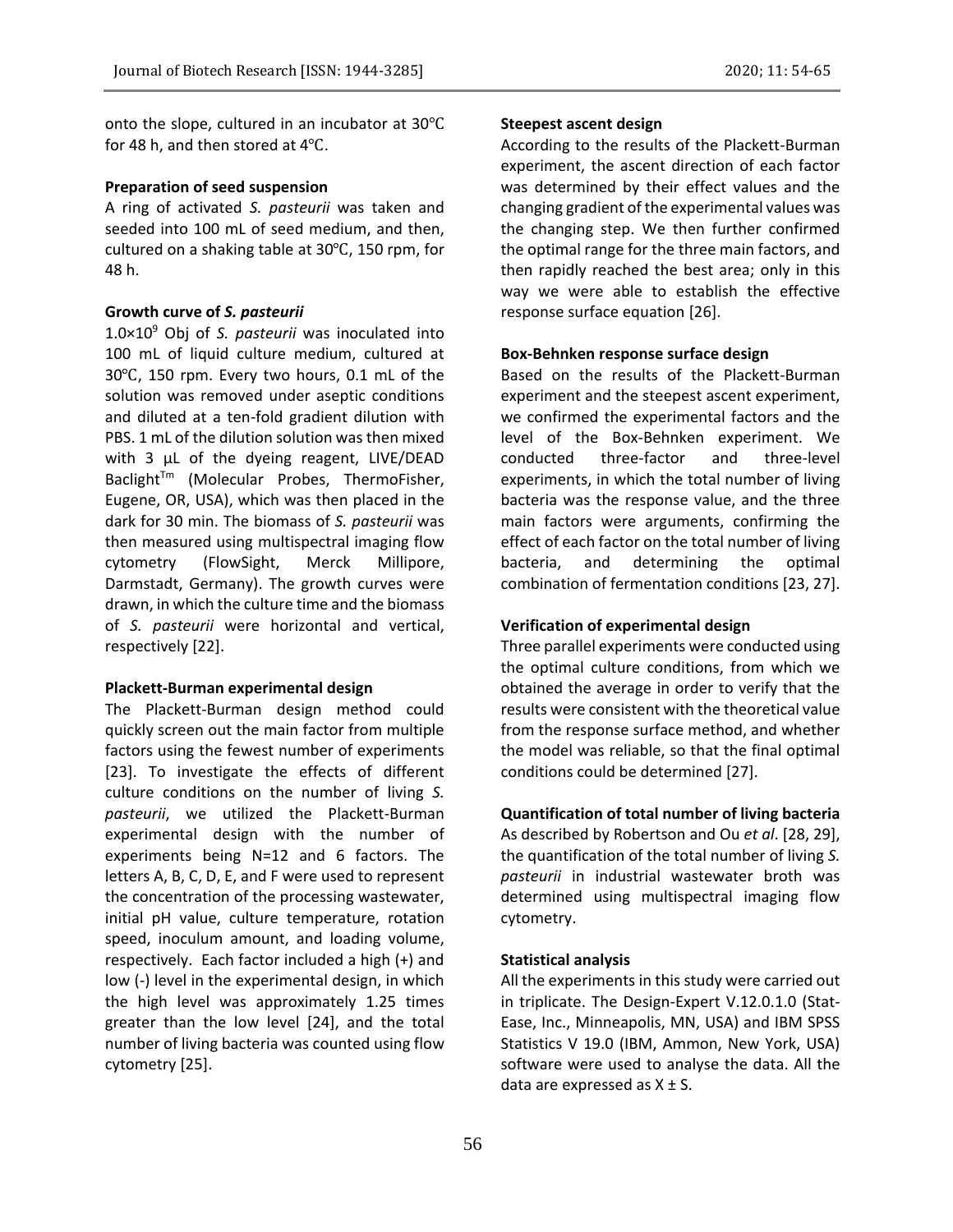## **Growth curve of** *S. pasteurii*

The growth curve of *S. pasteurii* was characterized by a typical "S" type curve, as shown in Figure 1. The lag phase was from 0 h to 4 h, and the logarithmic growth phase was from 4 h to 14 h, in which the bacteria grew at a geometric progression and the number of living bacteria increased rapidly, attaining the maximum growth rate. The total number of *S. pasteurii* was stable, which suggested that this period was the optimal time for fermentation culture. After 28 h, the total number of living bacteria showed a slight decrease due to nutrient depletion, and the accumulation of harmful metabolites, resulting in competition among the *S. pasteurii*.



**Figure 1.** Growth curve of *S. pasteurii*.

# **Detection of total number of living** *S. pasteurii* **using multispectral imaging flow cytometry**

In Figure 2A, each point represents a bacterium, or an object comprised of two areas, where the green area indicated living bacteria and the blue area showed particulate matter. SYTO9 glowed green light at 488 nm, and PI glowed red at 488 nm. SYTO9 is able to permeate the cell membrane through passive diffusion and binds the bacterial DNA of both live and dead bacteria. Cell membrane permeability is altered after a cell has died and PI only permeates an incomplete cell wall and is used to stain the dead cells. The simultaneous use of both SYTO9 and PI resulted

in the visualization of a green light for the bacteria with a complete cell membrane, whereas green and red lights were visualized for bacteria with an incomplete cell membrane. Particles such as dust or unknown solids have no nucleus, so they are not stained by SYTO9 and PI [30, 31]. In summary, living bacteria had a green fluorescence, dead bacteria had both green and red fluorescence, and non-biological objects, such as particles or other impurities, only had BF figures. In Figure 2B, the SYTO9 field has a green fluorescence whereas the PI field is dark, representing living bacteria. In Figure 2C, the SYTO9 field does not have any green fluorescence and the PI field is dark, the BF showed objects, which represents particles. This afforded us the ability to calculate the total number of living bacteria.



**Figure 2.** Live and dead *S. pasteurii* based on multispectral imaging flow cytometry.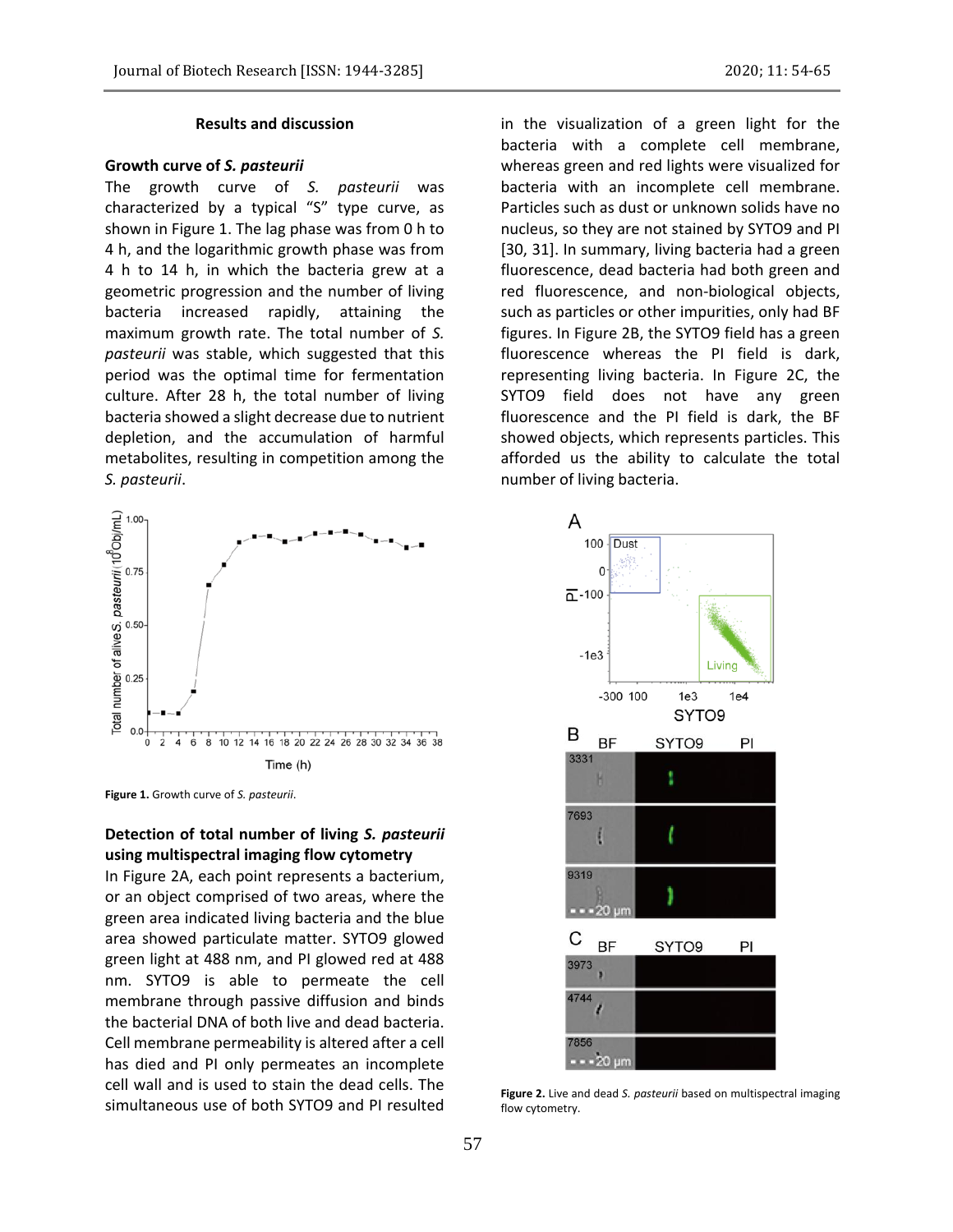| Table 1. Plackett-Burman experimental design and results. |  |  |
|-----------------------------------------------------------|--|--|
|-----------------------------------------------------------|--|--|

| Code |              | A<br>Solubility (%) | B<br>pH      |       | Inoculum     |       | D<br>Temperature |       | Shaking      |       | Loaded liquid |       | The total number of |
|------|--------------|---------------------|--------------|-------|--------------|-------|------------------|-------|--------------|-------|---------------|-------|---------------------|
|      |              |                     |              |       | dose $(\%)$  |       | $(^{\circ}C)$    |       | speed (rpm)  |       | (mL/250 mL)   |       | live S. pasteurii   |
| No.  | Code         | Real                | Code         | Real  | Code         | Real  | Code             | Real  | Code         | Real  | Code          | Real  | $(10^7$ Obj/mL)     |
|      | level        | level               | level        | level | level        | level | level            | level | level        | level | level         | level |                     |
| 1    | 1            | 0.625               | $\mathbf{1}$ | 8.7   | 1            | 10    | $-1$             | 30    | $-1$         | 150   | $-1$          | 90    | $0.75 \pm 0.02$     |
| 2    | $-1$         | 0.5                 | $-1$         | 7.0   | $\mathbf{1}$ | 10    | $\mathbf{1}$     | 37    | 1            | 180   | $-1$          | 90    | $0.39 \pm 0.03$     |
| 3    | $\mathbf{1}$ | 0.625               | $\mathbf{1}$ | 8.7   | $-1$         | 8     | $\mathbf{1}$     | 37    | $\mathbf{1}$ | 180   | $\mathbf{1}$  | 110   | $0.25 \pm 0.01$     |
| 4    | $-1$         | 0.5                 | $\mathbf{1}$ | 8.7   | $\mathbf{1}$ | 10    | $\mathbf{1}$     | 37    | 1            | 180   | $-1$          | 90    | $0.38 + 0.04$       |
| 5    | $\mathbf{1}$ | 0.625               | $-1$         | 7.0   | $\mathbf{1}$ | 10    | $-1$             | 30    | $\mathbf{1}$ | 180   | 1             | 110   | $0.43 \pm 0.03$     |
| 6    | 1            | 0.625               | $-1$         | 7.0   | $-1$         | 8     | $-1$             | 30    | 1            | 180   | $-1$          | 90    | $0.52 \pm 0.02$     |
|      | $-1$         | 0.5                 | $-1$         | 7.0   | $-1$         | 8     | $-1$             | 30    | $-1$         | 150   | $-1$          | 90    | $0.26 \pm 0.03$     |
| 8    | $-1$         | 0.5                 |              | 8.7   | $-1$         | 8     | $-1$             | 30    | $\mathbf{1}$ | 180   | $\mathbf{1}$  | 110   | $0.19 + 0.04$       |
| 9    | $\mathbf{1}$ | 0.625               | $-1$         | 7.0   | $\mathbf{1}$ | 10    | $\mathbf{1}$     | 37    | $-1$         | 150   | 1             | 110   | $0.21 \pm 0.03$     |
| 10   | $\mathbf{1}$ | 0.625               | $\mathbf{1}$ | 8.7   | $-1$         | 8     | 1                | 37    | $-1$         | 150   | $-1$          | 90    | $0.57 \pm 0.04$     |
| 11   | $-1$         | 0.5                 | $-1$         | 7.0   | $-1$         | 8     | $\mathbf{1}$     | 37    | $-1$         | 150   | $\mathbf{1}$  | 110   | 0±0.00              |
| 12   | $-1$         | 0.5                 |              | 8.7   |              | 10    | $-1$             | 30    | $-1$         | 150   | $\mathbf{1}$  | 110   | $0.22 \pm 0.02$     |

# **Three significant main factors conformed by Plackett-Burman experiment**

The experimental design and results of Plackett-Burman are shown in Table 1. As shown in Figure 3, the effect of the different factors on the total number of viable *S. pasteurii*, from the largest effect to the weakest, was as follows:  $D > A > C >$  $F > B > E$ ; culture temperature, industrial wastewater solution, inoculum dose, loading volume, initial pH, rotation speed, respectively. The three factors with the most significant influence on the total number of viable bacteria include culture temperature (D), concentration (A), and inoculation amount (C), therefore they were considered as the key significant factors [32] and were used in the additional steepest ascent and response surface experiments.



**Figure 3.** Pareto chart of each factor standard effect on the number of living *S. pasteurii*.

#### **Results of Steepest ascent design**

According to the color of each factor shown in Figure 3, we estimated the positive or negative effect on the biomass of *S. pasteurii*. The concentration and inoculum amount appeared in orange, indicating an overall positive effect, and the value increased gradually; while the culture temperature appeared blue, indicating an overall negative effect, and the value decreased gradually [19, 33]. Since the other factors did not show a significant effect on the total number of living bacteria, their values were chosen according to their individual effect value as loading volume of 90 mL/250 mL, pH of 7.0, and the rotation speed at 150 rpm. The steepest ascent design is shown in Table 2. We observed that the total number of living *S. pasteurii* bacteria increased and then decreased following decreases in the culture temperature and increasing the concentration and inoculum amount. The maximum total number of living bacteria (4.44±0.05×10<sup>7</sup> Obj/mL) was achieved when the culture temperature was 30℃ with the concentration of 0.5%, and the inoculum amount of 4%. Hence, we conducted a response surface design, choosing each argument in No. 3 of Table 2 as the center point [20].

# **Box-Behnken response surface experimental design and results analysis**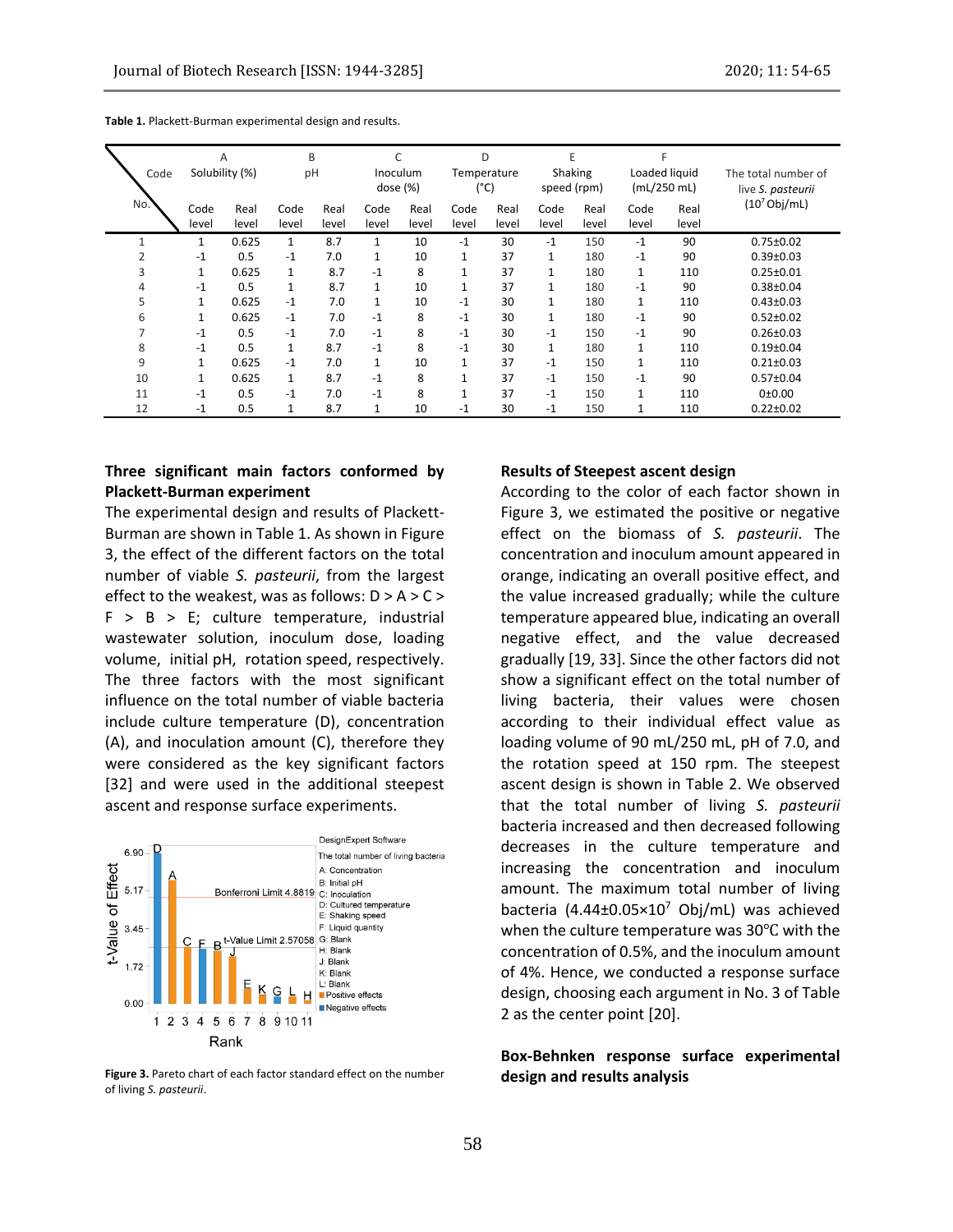| Run | Culture temperature | Solubility | Inoculum dose | The total number of live S. pasteurii |  |  |  |
|-----|---------------------|------------|---------------|---------------------------------------|--|--|--|
|     | °C)                 | $(\%)$     | (v:v, %)      | $(10^7$ Obj/mL)                       |  |  |  |
|     | 38                  | 0.125      |               | $0.17 \pm 0.04$                       |  |  |  |
|     | 34                  | 0.25       |               | $0.30 \pm 0.02$                       |  |  |  |
| 3   | 30                  | 0.5        | 4             | $4.44 \pm 0.05$                       |  |  |  |
| 4   | 26                  |            |               | $3.73 \pm 0.04$                       |  |  |  |
|     | 22                  |            | 10            | $0.45 \pm 0.03$                       |  |  |  |
| 6   | 18                  | 4          | 12            | $0.31 \pm 0.03$                       |  |  |  |

**Table 2.** Experimental design of steepest ascent and corresponding results.

**Table 3.** Experimental design and results of Box–Behnken design.

| Run | $X_1$ -Temperature<br>$(^\circ C)$ |       | $X_2$ -Solution<br>(%) |              | $X_3$ - Inoculum dose<br>$(v:v,\%)$ |       | The total number of live S. pasteurii<br>$(10^7Obj/mL)$ |
|-----|------------------------------------|-------|------------------------|--------------|-------------------------------------|-------|---------------------------------------------------------|
|     | Code                               | Real  | Code                   | Real         | Code                                | Real  |                                                         |
|     | level                              | level | level                  | level        | level                               | level |                                                         |
| 1   | 1                                  | 34    | 1                      | $\mathbf{1}$ | 0                                   | 4     | $1.62 \pm 0.02$                                         |
| 2   | $-1$                               | 26    | 0                      | 0.5          | $-1$                                | 2     | $0.31 \pm 0.03$                                         |
| 3   | 0                                  | 30    | $-1$                   | 0.25         | $-1$                                | 2     | $0.25 \pm 0.01$                                         |
| 4   | 0                                  | 30    | 0                      | 0.5          | 0                                   | 4     | $1.65 \pm 0.01$                                         |
| 5   | 0                                  | 30    | 0                      | 0.5          | 0                                   | 4     | $1.69 \pm 0.04$                                         |
| 6   | $-1$                               | 26    | 0                      | 0.5          | 1                                   | 8     | $1.66 \pm 0.02$                                         |
| 7   | 1                                  | 34    | 0                      | 0.5          | $-1$                                | 2     | $0.39 \pm 0.02$                                         |
| 8   | 1                                  | 34    | 0                      | 0.5          | 1                                   | 8     | $1.39 \pm 0.02$                                         |
| 9   | 1                                  | 34    | $-1$                   | 0.25         | 0                                   | 4     | $0.57 \pm 0.03$                                         |
| 10  | 0                                  | 30    | 0                      | 0.5          | 0                                   | 4     | $1.90 \pm 0.02$                                         |
| 11  | 0                                  | 30    | $-1$                   | 0.25         | 1                                   | 8     | $1.45 \pm 0.01$                                         |
| 12  | 0                                  | 30    | 1                      | 1            | 1                                   | 8     | $1.48 + 0.5$                                            |
| 13  | $-1$                               | 26    | 1                      | 1            | 0                                   | 4     | $0.56 \pm 0.02$                                         |
| 14  | 0                                  | 30    | 0                      | 0.5          | 0                                   | 4     | 1.77±0.04                                               |
| 15  | 0                                  | 30    | 0                      | 0.5          | 0                                   | 4     | $1.73 \pm 0.02$                                         |
| 16  | 0                                  | 30    | 1                      | 1            | $-1$                                | 2     | $0.32 \pm 0.03$                                         |
| 17  | $-1$                               | 26    | $-1$                   | 0.25         | 0                                   | 4     | $1.46 \pm 0.01$                                         |

We confirmed the optimal response range for the three significant factors according to the steepest ascent results. The three-factor and three-level central response surface design was carried out using the culture temperature (X1), concentration (X2), and inoculum amount (X3) as arguments, and the total number of living bacteria (Y) as the response value. The experimental design and results are shown in Table 3.

We conducted a multiple regression analysis on the response surface results using the Design-Expert V. 12.0.1.0 software. After fitting the

regression model, we obtained a regression equation of the effects of the experimental factors to the response value,  $Y = 1.97 + 0.076X_1$ +  $0.031X_2$  +  $0.99X_3$  +  $0.47X_1X_2$  -  $0.084X_1X_3$  - $0.012X_2X_3$  -  $0.32X_1^2$  -  $0.44X_2^2$  -  $1.06X_3^2$ , in which  $X_1$ was the culture temperature,  $X_2$  was the concentration,  $X_3$  was the inoculum amount, and Y was the total number of living *S. pasteurii*. Positive and negative values of each coefficient represented the impact direction. The absolute value of the coefficient reflected the degree of the effect of each variable to the experimental results.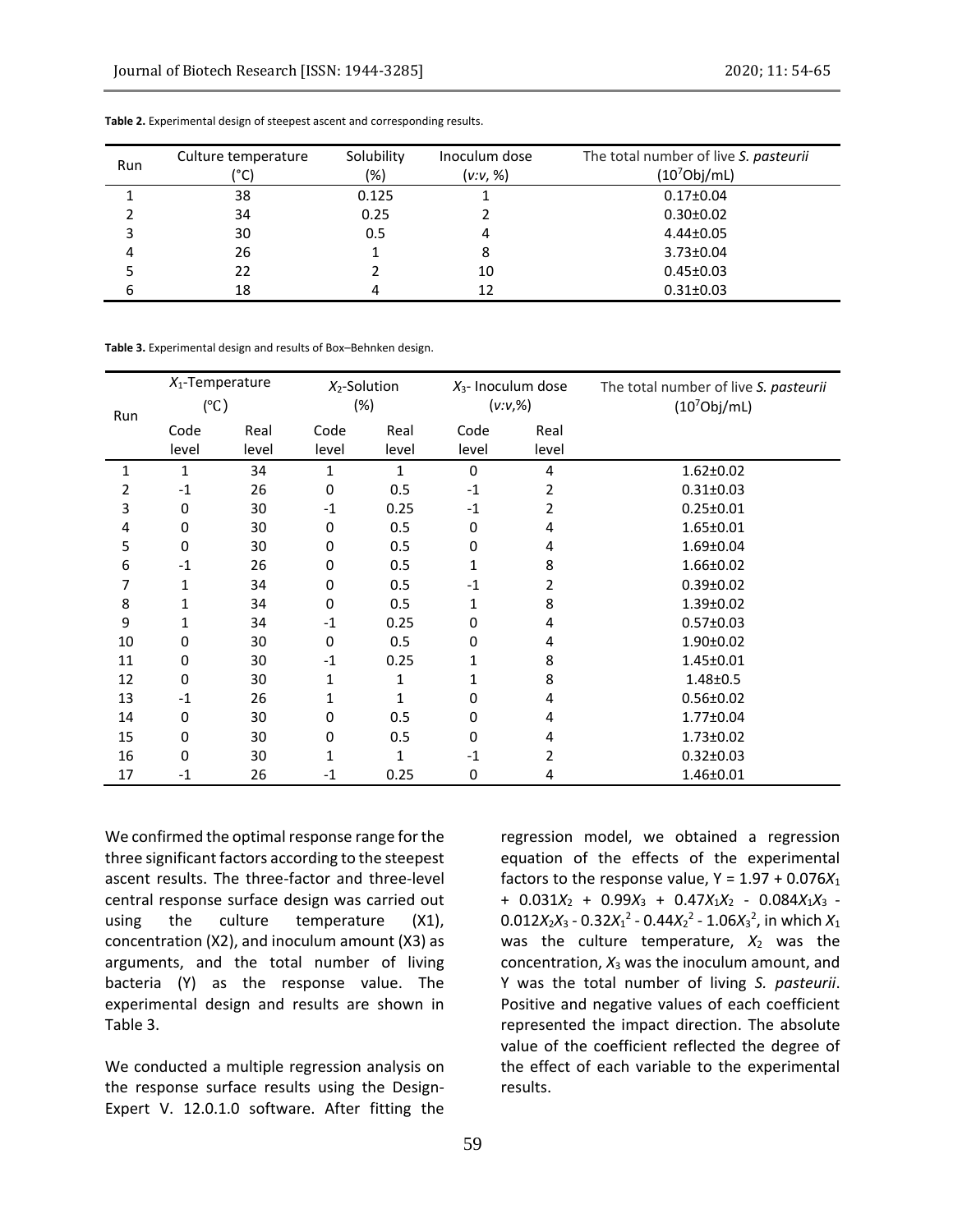| Source of variance      | quadratic sum                                                                           | df | Mean square | F      | Pr>F     | Significance |
|-------------------------|-----------------------------------------------------------------------------------------|----|-------------|--------|----------|--------------|
| Model                   | 6.04                                                                                    | 9  | 0.67        | 84.37  | < 0.0001 | $***$        |
| $X_1$                   | 0.044                                                                                   | 1  | 0.044       | 5.54   | 0.0507   |              |
| $X_2$                   | 0.007813                                                                                | 1  | 0.007813    | 0.98   | 0.3548   |              |
| $X_3$                   | 3.62                                                                                    | 1  | 3.62        | 454.28 | < 0.0001 | $***$        |
| $X_1 X_2$               | 0.94                                                                                    | 1  | 0.94        | 117.97 | < 0.0001 | $***$        |
| $X_1 X_3$               | 0.022                                                                                   | 1  | 0.022       | 2.76   | 0.1405   |              |
| $X_2 X_3$               | 0.00049                                                                                 | 1  | 0.00049     | 0.062  | 0.8112   |              |
| $X_1^2$                 | 0.42                                                                                    | 1  | 0.42        | 53.03  | 0.0002   | $***$        |
| $X_2^2$                 | 0.6                                                                                     | 1  | 0.6         | 75.78  | < 0.0001 | $***$        |
| $X_3^2$                 | 1.9                                                                                     | 1  | 1.9         | 238.10 | < 0.0001 | $***$        |
| Residual                | 0.056                                                                                   | 7  | 0.00796     |        |          |              |
| Missing items           | 0.019                                                                                   | 3  | 0.00628     | 0.68   | 0.6082   |              |
| Pure error              | 0.037                                                                                   | 4  | 0.00922     |        |          |              |
| <b>Total difference</b> | 6.10                                                                                    | 16 |             |        |          |              |
|                         | $R^2$ =0.9909, $R^2$ <sub>Adj</sub> =0.9791, $R^2$ <sub>pred</sub> =0.9444, C.V.= 7.51% |    |             |        |          |              |

**Table 4.** Analysis results of regression and variance.

**Note:** \* means significance; \*\* means extreme significance.

The *Pr* of the regression model > *F* value and < 0.0001, shown in Table 4, suggested that the linear relationship between the dependent variable and the total independent variable is very significant when the regression equation was used to describe the relationship between each factor and the response value. This experimental method was reliable. The *Pr* of *X*3,  $X_1X_2$ ,  $X_1^2$ ,  $X_2^2$ , and  $X_3^2$  were all larger than the F value and all less than 0.05, which suggested that the culture temperature, concentration, and inoculum amount showed significant effects in the model. The *Pr* of the missing items > F value (0.6082) > 0.05, indicating no significant difference and suggesting there were no missing items in this model, no abnormal value in this data, and no need to introduce the higher order terms. The correlation coefficient of the regression model  $(R^2)$  was 0.9909; adjusting coefficient of determination  $(R^2_{\text{Adj}})$  was 0.9791. The similarity of the two values suggested that measured value of the total number of living bacteria fit well with the predicted value and could be used to predict the fermentation of *S. pasteurii*. The coefficient of variation (C.V.) =

7.51% < 10% also supported the credibility of the experiment [34].

#### **Response surface and contour display analysis**

According to the fitting quadratic multiple regression equations, one of the culture temperatures, concentrations, and the inoculum amounts in the model was fixed separately at the 0 level. We then used it to obtain the interaction results of the other factors, such as the response surface and the contour display figures of their interaction effects on the total number of viable bacteria, shown in Figure 4.

We found that the surface of this response surface was steep and red, as shown in Figure 4, which indicated that the culture temperature and the industrial wastewater solution had obvious effects on the biomass of *S. pasteurii*, and additionally, this response surface contained a red vertex that indicating the predicted value that would achieve the highest value. When *X*3, (inoculation dose) was set at the 0 level and  $X_1$ (culture temperature) was fixed, the total number of living bacteria first increased, then decreased following the increase of  $X_2$  (industrial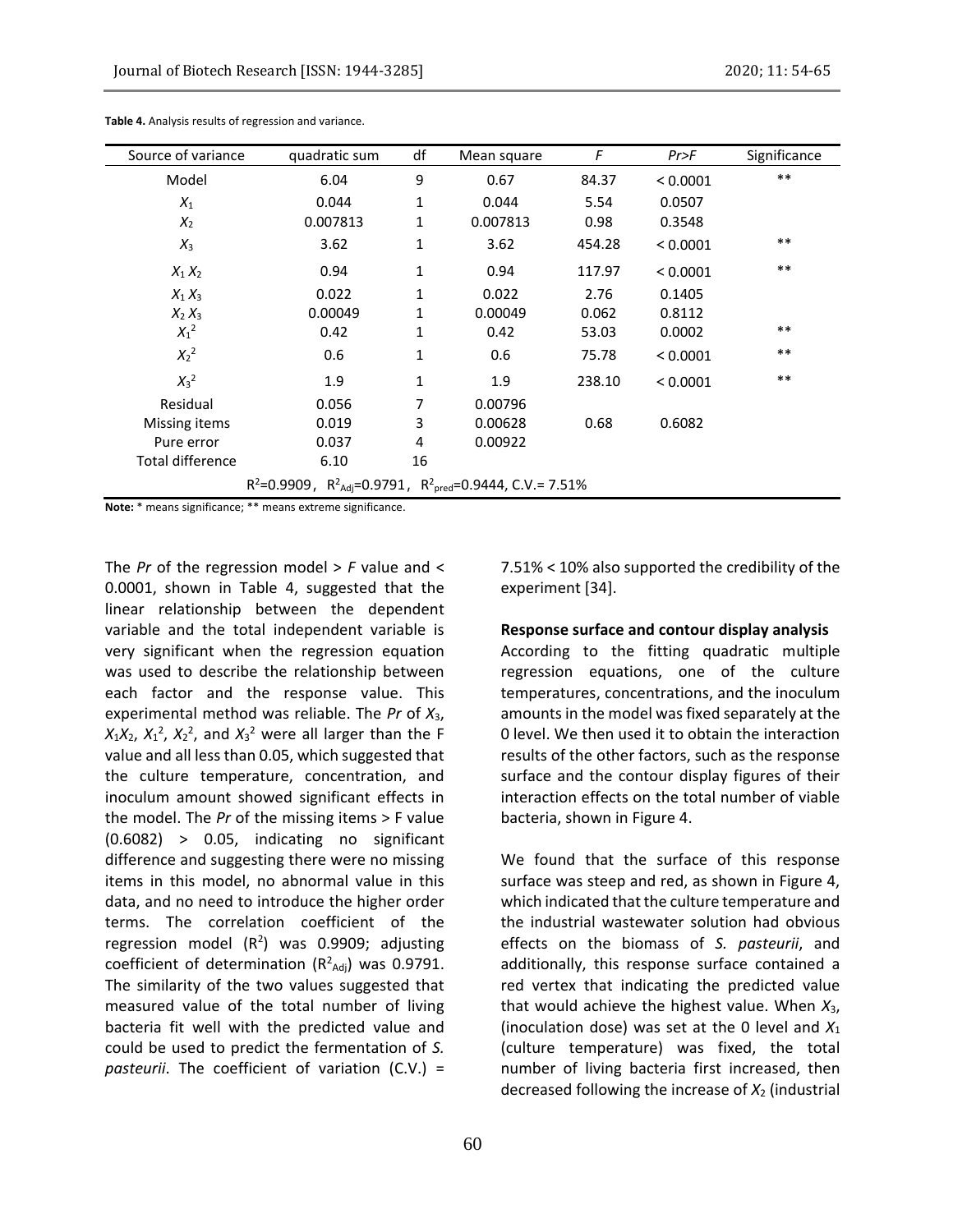

**Figure 4.** The effect of cross interaction among culture temperature, different concentration, and inoculum dose on total number of alive *S. pasteurii*. **A.** Response surface plot (3D) of effects of interaction between culture temperature and different concentration on total number of alive *S. pasteurii*; **B.** Contour line (2D) of effects of interaction between culture temperature and culture temperature on total number of alive *S. pasteurii;* **C.** Response surface plot (3D) of effects of interaction between culture temperature and inoculum dose on total number of alive *S. pasteurii*; **D.** Contour line (2D) of effects of interaction between culture temperature and inoculum dose on total number of alive *S. pasteurii*; **E.** Response surface plot (3D) of effects of interaction between different concentration and inoculum dose on total number of alive *S. pasteurii*; **F.** Contour line (2D) of effects of interaction between different concentration and inoculum dose on total number of alive *S. pasteurii*.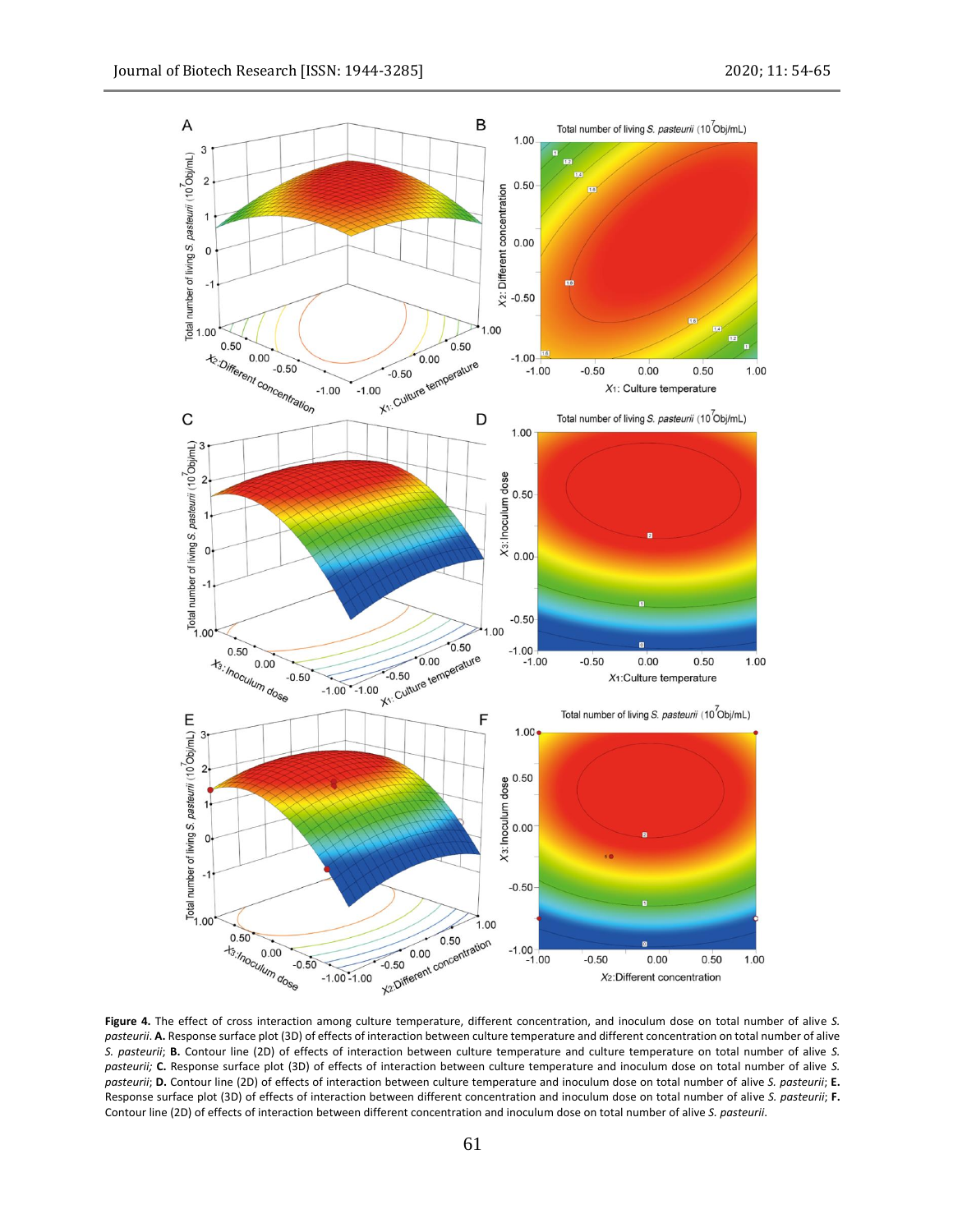wastewater concentration). When  $X_3$ (inoculation) was set at the 0 level and  $X_2$ (industrial wastewater concentration) was fixed, the total number of living bacteria first increased and then decreased, following the increasing of  $X_1$  (culture temperature). This suggested that a culture temperature that was either too low or too high, along with the industrial wastewater concentration, was not beneficial to the culture of *S. pasteurii*. As shown in Figure 4B, we observed that the contour display was oval, which revealed that the culture temperature and the inoculum amount had a significant interaction effect on the number of living *S. pasteurii*.

The surface of this response surface was steep and the color of the surface gradually changed from blue to red as the horizontal coordinate goes from -1 to 1, shown in Figure 4C. This result indicated that the culture temperature and the inoculated dose had obvious effects on the total number of viable bacteria. When  $X_2$  (industrial wastewater concentration) was at the 0 level and *X*<sup>1</sup> (culture temperature) was fixed, the total number of living bacteria first increased and then decreased following increase of  $X_3$  (inoculation). When *X*<sup>2</sup> (industrial wastewater concentration) was at the 0 level and  $X_3$  (inoculation) was fixed, the total number of viable bacteria first increased and then decreased following increase of *X*<sup>1</sup> (culture temperature). This result suggested that at culture temperatures that were too high or too low culture temperature, the inoculation is no longer beneficial to the culture of *S. pasteurii*. The contour display was observed to be oval, as shown in Figure 4D, which suggested that the culture temperature and the inoculum amount had a significant interaction effect on the biomass of *S. pasteurii*.

The surface of this response surface was observed to be steep, as shown in Figure 4E, and the color of the surface changed gradually from blue to red as the horizontal coordinate goes from -1 to 1. This result indicates that the industrial wastewater concentration and the amount inoculated had obvious effects on the

total number of live *S. pasteurii*. As shown in Figure 4F, we observed that the contour display was oval, which suggested that the industrial wastewater concentration and the inoculated amount had a significant interaction effect on the number of viable bacteria. Additionally, we observed a red vertex in the contour line that suggested that range of the predicted value was within the interval, indicating that the optimal designed condition was within the range of the experimental setting value.

# **Verification test**

The optimal conditions were determined according to the established regression model and parameter optimal analysis of the response surface and contour display with the culture temperature at 30℃, the concentration of 1%, inoculum amount of 8%, the loading volume at 90 mL/250 mL, the pH of 7.0, and the rotation speed at 150 rpm. The predicted total number of living *S. pasteurii* was 1.54×10<sup>8</sup> Obj/mL. We conducted verification experiments in triplicate using the optimal culture conditions and obtained the experimental total number of living bacteria as  $1.52\pm0.04\times10^8$  Obj/mL after culturing for 24 h. The experimental result was the 98.7% of the predicted theoretical value and within the 95% confidence interval of model. The experimental results fitted well with the regression model, which indicated that it was feasible to use the response surface method to optimize the fermentation conditions of *S. pasteurii* using *A. bisporus* industrial wastewater under the shaking flask culture conditions.

In this study, we conducted Plackett-Burman experiments, steepest ascent experiments, and Box-Behnken response surface experiments to imitate the optimal conditions of *S. pasteurii* using *A. bisporus* industrial wastewater as a natural culture medium. We identified three main significant factors that influence the growth of *S. pasteurii* according to the Plackett-Burman experiment, which included the culture temperature, concentration, and inoculum amount. Utilizing a combination of the Plackett-Burman design and the Box-Behnken response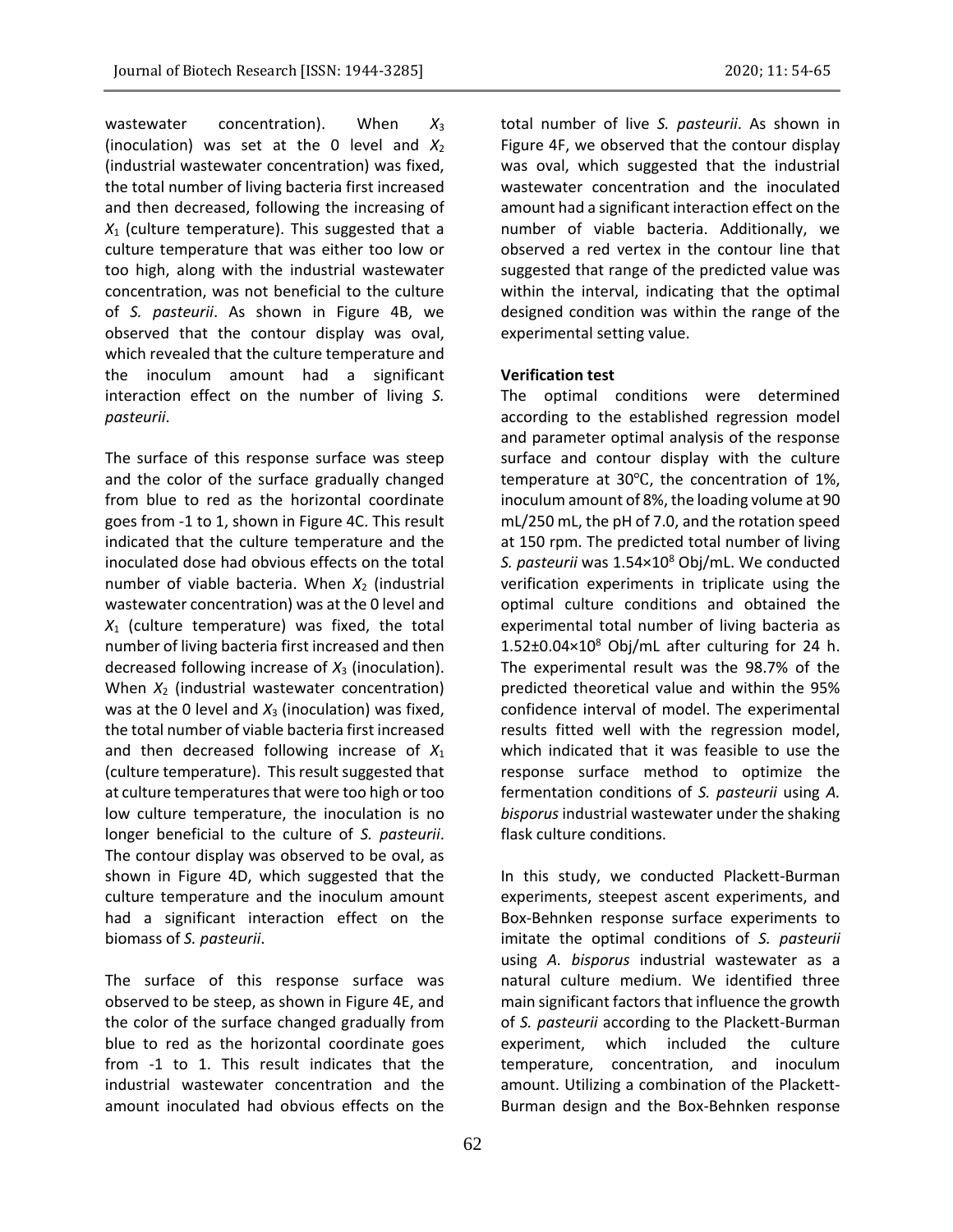surface experiment is a rapid and convenient experimental optimization method and has been broadly applied to microbial fermentation cultures and material extraction [35-38]. For the optimization of microorganism culture conditions, the orthogonal test design method was also chosen, however, it could not obtain the function relationship between the area factor and the response value and visual images. We overcame this issue by combining the Plackett-Burman with Box-Behnken response surface experiments. The Plackett-Burman experimental design method is an important statistical method in the field of statistics and can rapidly identify the significant influential factors from various factors using a fewer number of experiments and provides a basis for further optimizing experiments. The Box-Behnken response surface method can establish the related mathematical models and the regression equations and obtains the corresponding response surface diagram. It can also effectively analyze the interaction effects among significant factors. Finally, we found that the culture temperature, concentration, inoculum amount showed significant effects in the model, in which missing items *Pr* > F value (0.6082) > 0.05, suggesting the model of this experiment had no missing factors and it was feasible.

Multidimensional panoramic flow cytometry could rapidly quantify and differentiate the bacteria by signals from SYTO9 and PI, in which SYTO9 labelled the bacteria with complete and damaged membranes whereas PI only labelled the bacteria with damaged membranes. This allowed us to definitively distinguish between the living and dead bacteria using SYTO9 and PI staining. The traditional plate counting method has cumbersome steps, and when many factors are present in an experimental process, this results in the potential for large experimental errors. Thus, we used flow cytometry to count living bacteria, so that we could not only avoid potential errors of unrelated factors, but it is also less time intensive and more accurately differentiates between the living and dead bacteria. This method is more feasible and

convenient than the traditional method. Additionally, compared with real-time fluorescence quantification PCR, the multidimensional panoramic flow cytometry sample is not as easily affected by the reaction conditions, and very visual. Therefore, we selected the multidimensional panoramic flow cytometry to count the total number of living bacteria [39, 40].

We identified the three main significant factors during the growth process of *S. pasteurii* using the Plackett-Burman experiments. These three factors were determined as the culture temperature, concentration, and inoculum amount, and their optimal values were 30℃, 0.5%, and 4%, respectively. According to the principle of Box-Behnken Design, we optimized the three main factors. After the optimization of the response surface, we obtained the optimal conditions for culturing *S. pasteurii* using *A. bisporus* industrial wastewater as the culture temperature at 30℃, concentration of 1%, inoculum amount of 8%, the rotation speed at 150 rpm, the loading volume of 90 mL/250 mL, and the initial pH of 7.0, with a total culture time of 24 h. The total number of living bacteria was  $1.52\pm0.04\times10^8$  Obj/mL (N=3) under the optimal conditions, which was closer to the predicted value  $(1.54\times10^8 \text{ Obj/mL})$ . This result revealed that it is feasible and effective to use *A. bisporus* industrial wastewater to culture *S. pasteurii*, and the conditions were similar to the study reported by Zhu *et al*. [41].

Currently, *S. pasteurii* has become increasingly more widely used in microbial fertilizers. However, few studies have focused on optimizing their culture conditions. Based on the research method reported by Huang *et al*. [22, 24], in this study, the industrial wastewater of *A. bisporus* was recycled scientifically and effectively, then used as the culture medium for preparing amounts of *S. pasteurii*. These results provide the theoretical basis for the further industrial production of *S. pasteurii* and lay a foundation for the further application of *S. pasteurii* in microbial fertilizers.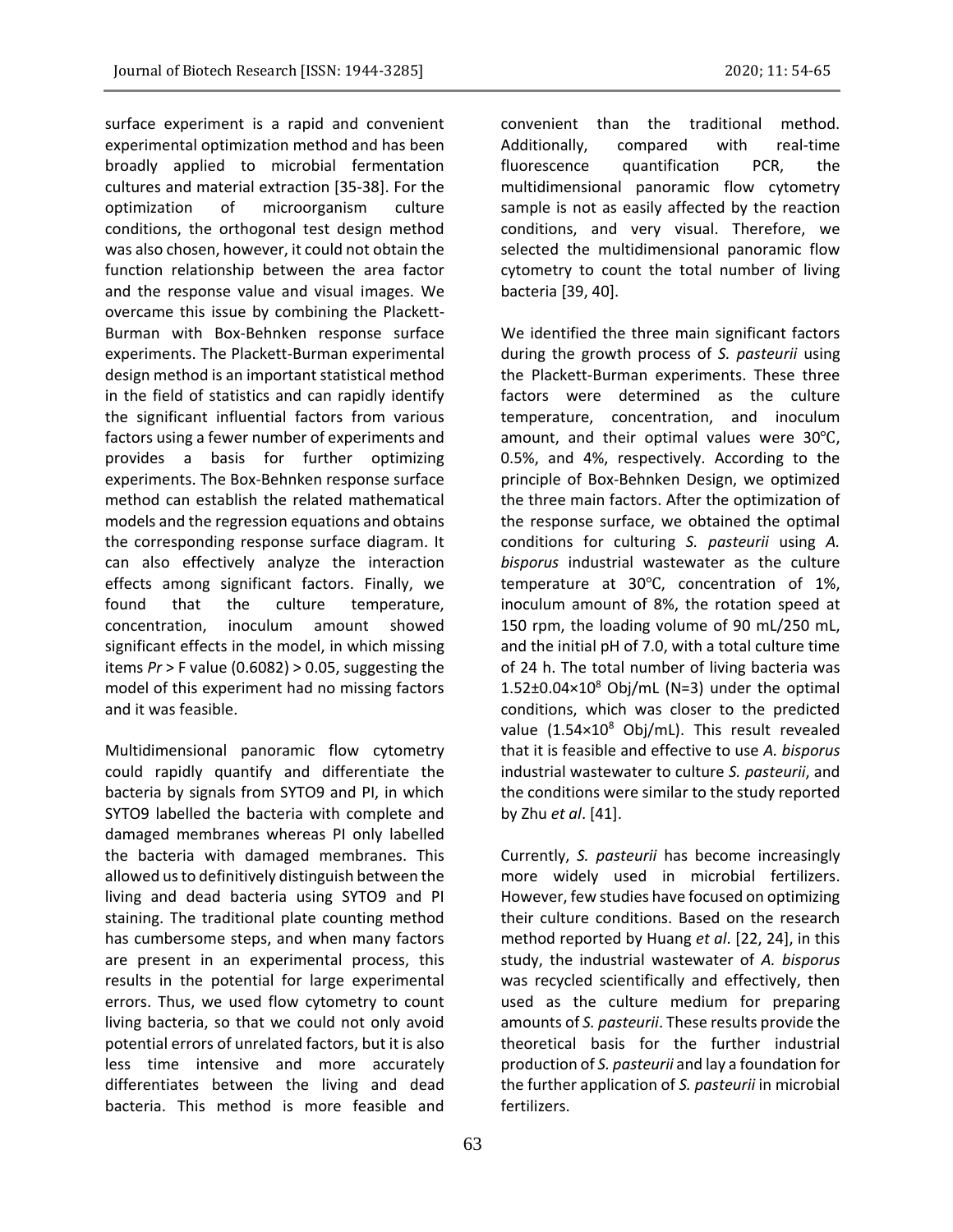# **Conclusions**

In this paper, we identified the three major factors influencing industrial wastewater including solubility, culture temperature, and the inoculum amount. These factors were identified utilizing the Plackett-Burman design test. The following optimal fermentation conditions of *S. pasteurii* were determined by Box-Behnken design test including concentration of 1%, culture temperature at 30℃, inoculum amount of 8%, agitation speed at 150 rpm, loading volume of 90 mL/250 mL, initial pH of 7.0, and culture time of 24 h. The total number of viable bacteria reached 1.52 $\pm$ 0.04 ×10<sup>8</sup> Obj/mL (N=3), which meets the requirements for an agricultural microbial fertilizer. The results of this study highlight the feasibility of using *S. pasteurii* to treat *A. bisporus* industrial wastewater to produce agricultural microbial fertilizer.

#### **References**

- 1. Zhu Q, de Vries W, Liu X, Hao T, Zeng M, Shen J, Zhang F. 2018. Enhanced Acidification in Chinese Croplands as Derived from Element Budgets in the Period 1980-2010. Sci Total Environ. 618:1497-1505.
- 2. Pauwels H, Talbo H. 2004. Nitrate Concentration in Wetlands: Assessing the Contribution of Deeper Groundwater from Anions. Water Res. 384:1019-1025.
- 3. Babiker IS, Mohamed MA, Terao H, Kato K, Ohta K. 2004. Assessment of Groundwater Contamination by Nitrate Leaching from Intensive Vegetable Cultivation Using Geographical Information System. Environ Int. 298:1009-1017.
- 4. Xiao H, Shahab A, Li J, Xi B, Sun X, He H, Yu G. 2019. Distribution, Ecological Risk Assessment and Source Identification of Heavy Metals in Surface Sediments of Huixian Karst Wetland, China. Ecotoxicol Environ Saf. 185:109700.
- 5. Ullah S, Ai C, Huang S, Zhang J, Jia L, Ma J, Zhou W, He P. 2019. The Responses of Extracellular Enzyme Activities and Microbial Community Composition under Nitrogen Addition in an Upland Soil. PLoS One. 149:e0223026.
- 6. Ribas LC, de Mendonca MM, Camelini CM, Soares CH. 2009. Use of Spent Mushroom Substrates from *Agaricus Subrufescens* (*Syn. A. Blazei*, *A. Brasiliensis*) and *Lentinula Edodes* Productions in the Enrichment of a Soil-Based Potting Media for Lettuce (*Lactuca Sativa*) Cultivation: Growth Promotion and Soil Bioremediation. Bioresour Technol. 10020:4750-4757.
- 7. Ye L, Zhao X, Bao E, Li J, Zou Z, Cao K. 2020. Bio-Organic Fertilizer with Reduced Rates of Chemical Fertilization Improves Soil Fertility and Enhances Tomato Yield and Quality. Sci Rep. 101:177.
- 8. Carrino-Kyker SR, Coyle KP, Kluber LA, Burke DJ. 2019. Fungal and Bacterial Communities Exhibit Consistent Responses to Reversal of Soil Acidification and Phosphorus Limitation over Time. Microorganisms. 81
- 9. Zhang Y, Shen H, He X, Thomas BW, Lupwayi NZ, Hao X, Thomas MC, Shi X. 2017. Fertilization Shapes Bacterial Community Structure by Alteration of Soil Ph. Front Microbiol. 8:1325.
- 10. Wang C, Zhao D, Qi G, Mao Z, Hu X, Du B, Liu K, Ding Y. 2019. Effects of *Bacillus Velezensis* Fkm10 for Promoting the Growth of *Malus Hupehensis* Rehd. And Inhibiting *Fusarium Verticillioides*. Front Microbiol. 10:2889.
- 11. Sun Y, Wang M, Mur LAJ, Shen Q, Guo S. 2020. Unravelling the Roles of Nitrogen Nutrition in Plant Disease Defenses. Int J Mol Sci. 212
- 12. Mukherjee A, Verma JP, Gaurav AK, Chouhan GK, Patel JS, Hesham AE. 2020. Yeast a Potential Bio-Agent: Future for Plant Growth and Postharvest Disease Management for Sustainable Agriculture. Appl Microbiol Biotechnol. 1044:1497-1510.
- 13. Alori ET, Babalola OO. 2018. Microbial Inoculants for Improving Crop Quality and Human Health in Africa. Front Microbiol. 9:2213.
- 14. Zhang N, Fang XW, Luosang YB, Li J, Ou Y, Gao LY. 2016. Charecteristics of a *Bacillus Pasteurii* Strain for Cementation of Coral Sand. Chemistry and Bioengineering. 33(10):23-26.
- 15. Achal V, Mukherjee A, Basu PC, Reddy MS. 2009. Strain Improvement of Sporosarcina Pasteurii for Enhanced Urease and Calcite Production. J Ind Microbiol Biotechnol. 367:981- 988.
- 16. Lin JM, Huang JF, Chen JY, Lin ZC, Ou YX, Yao LY, Zhang XF, Kang QJ, Pan YT. 2016. Low Cytotoxic D-Mannitol Isolated from the Industrial Wastewater of *Agaricus Bisporus*. J Food Nutr Res. 4(9):610-614.
- 17. Huang JF, Ou YX, Yew TW, Liu JN, Leng B, Lin ZC, Su Y, Zhuang YH, Lin JF, Li XM, Xue Y, Pan YT. 2016. Hepatoprotective Effects of Polysaccharide Isolated from *Agaricus Bisporus* Industrial Wastewater against Ccl(4)-Induced Hepatic Injury in Mice. Int J Biol Macromol. 82:678-686.
- 18. Chen H, Zhang Q, Hong SH, Wu JQ, Nie X, Lin LY, Weng L, Cao MJ. 2018. Analysis of the Components of Preboiled Liquid of *Agaricus Bisporus* and Its Effect on Antihypertension. J Jimei Univ(Nat Sci). 23(3):171-177.
- 19. Huang JF, Ou YX, Zhang DF, Zhang GG, Pan YT. 2018. Optimization of the Culture Condition of *Bacillus Mucilaginous* Using *Agaricus Bisporus* Industrial Wastewater by Plackett-Burman Combined with Box-Behnken Response Surface Method. AMB Express. 81:141.
- 20. Huang JF, Zhang DF, Ou YX, Zhang GG, Zheng LH, Lin LZ, Ye XM, Zhu XF, Pan YT. 2018. Optimization of Cultural Conditions for Bacillus Megaterium Cultured in Agaricus Bisporus Industrial Wastewater. Biomed Res Int. 2018:8106245.
- 21. Zhan XR, Huang JF, Chen JM, Pan YT. 2017. Optimization of Tissue Culture Medium of *Anoectochilus Roxburghii* Using Liquid of the Mushroom Precooking Process (Lmpp). J Minnan Nor Uni (Nat. Sci.). 296(2):57-64.
- 22. Huang JF, Zhang DF, Leng B, Lin ZC, Pan YT. 2019. Response Surface Optimization of Conditions for Culturing *Azotobacter Chroococcum* in *Agaricus Bisporus* Industrial Wastewater. J Gen Appl Microbiol. 654:163-172.
- 23. Erandapurathukadumana SH, Harilal CC, Pradeep S. 2020. Response Surface Optimization of Prodigiosin Production by Phthalate Degrading *Achromobacter Denitrificans* Sp1 and Exploring Its Antibacterial Activity. Prep Biochem Biotechnol. 1- 8.
- 24. Huang JF, Zhang GG, Zheng LH, Lin ZC, Wu QC, Pan YT. 2019. Plackett-Burman Design and Response Surface Optimization of Conditions for Culturing *Saccharomyces Cerevisiae* in *Agaricus Bisporus* Industrial Wastewater. Acta Sci Pol Technol Aliment. 181:65-74.